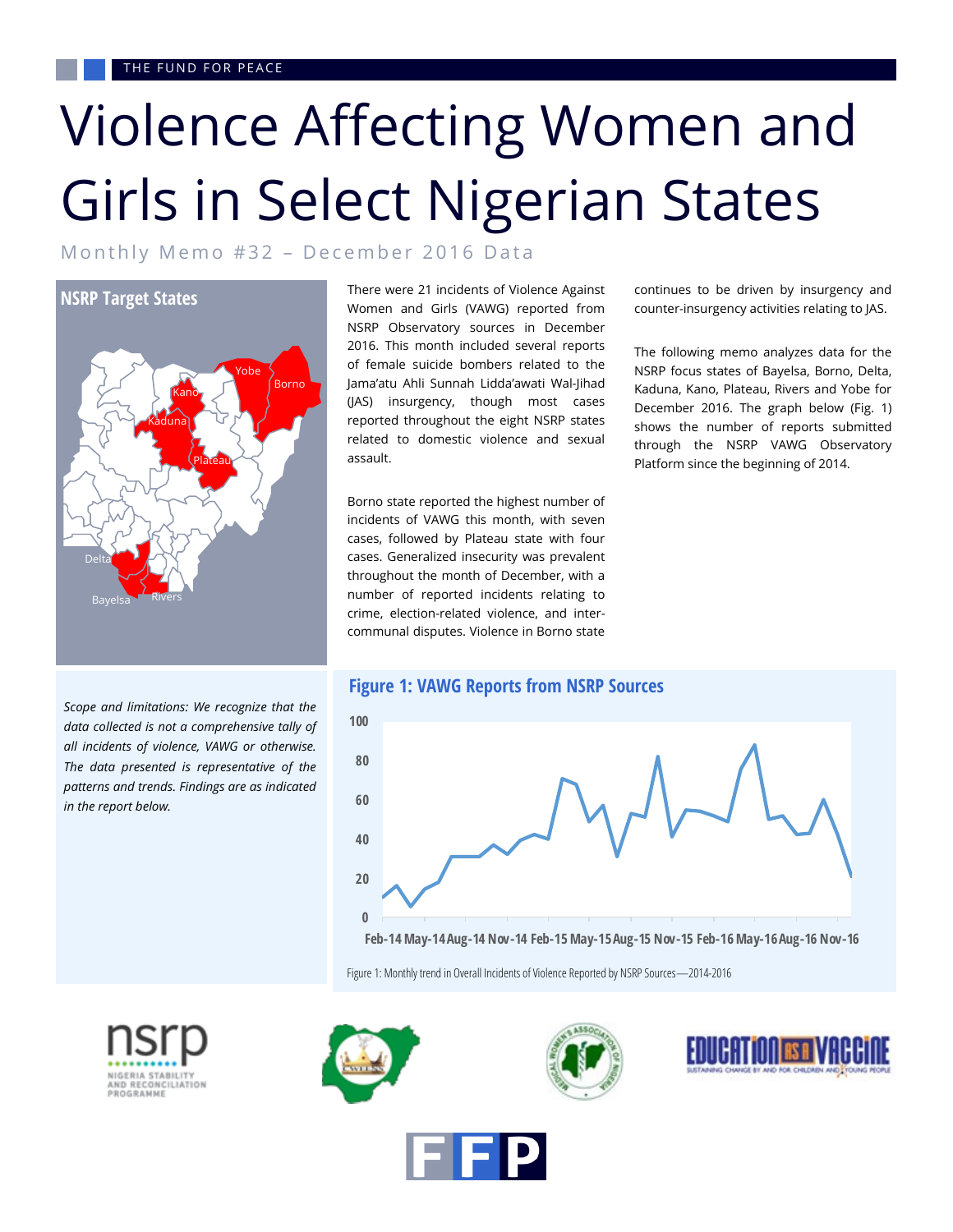## **Objective 1**

*Trends in Violence Affecting Women and Girls (VAWG) are measured in comparison to overall levels of violence and fatalities in the eight NSRP focus states. Overall levels are measured based on Nigeria Watch data, which has a consistent methodology and an even distribution of coverage by time and location.* 

## **Trends in Overall Violence**

Broader trends in violence and insecurity in the eight NSRP focus states provide a contextual backdrop for which VAWGspecific trends can be mapped and analysed.

Violence and general insecurity remained prevalent conflict risk factors this month across the eight NSRP states. The highest number of reported incidents in December took place in Rivers and Delta, while the highest number of fatalities per capita were reported in Borno and Rivers states.

In Borno, the primary driver of violence continues to be insurgency/counterinsurgency activities between JAS and the Nigerian Armed Forces, with 14 JAS-related incidents reported in December. On the 17<sup>th</sup> December, over 1,880 civilians held by JAS were reportedly rescued by the Nigerian Armed Forces in a raid on the Sambisa forest. Twenty-one of those civilians are believed to be part of a group of girls who were kidnapped from a school in Chibok, Borno State in April 2014. It was reported that the JAS stronghold -- known as Camp Zero -- was captured by Nigerian security forces on the 23<sup>rd</sup> December.

The NSRP states within the Niger Delta region saw a slight decrease in the number of overall reported incidents; however, the region saw an increase in the number of reported fatalities, compared to the previous month. Violence around the legislative re-run elections was prevalent in Rivers state, where NSRP sources reported 30 cases of election-related incidents. The hijacking of election materials was often the catalyst for violence, with reported



Figure 2: Quarterly trend in Overall Incidents of Violence as well as Fatalities in Eight NSRP States, according to Nigeria Watch and ACLED data mapped to the Observatory Platform. The number of fatalities are measured against the axis on the right, while the number of reported incidents is measured against the axis on the left. The graph shows that, although violence has is still higher than in 2009, levels of lethal violence have been dropping since Q2 2015.

### **Figure 3: VAWG Incidents Trends**



Figure 3: Stacked Area Chart showing trends in VAWG incidents Reported by NSRP State, according to Nigeria Watch data (larger area=more incidents). The y-axis shows the cumulative, aggregate trends, while the x-axis shows the timeline from 2009 to 2016. The color blocks show the data disaggregated by state. This graph shows that media reports collected by Nigeria Watch separated by year. Note that this graph captures trends in the number of incidents, not in the severity of those incidents.

confrontations between political parties and their supporters. Rivers also reported several lethal incidents related to cult group activity in December 2016.

Delta state had 27 reported conflict incidents and 29 fatalities this month, a slight decrease from the previous month. The continuing trend of lethal violence in Delta state is tied to inter-communal land disputes between communities, and conflict between herders and farmers.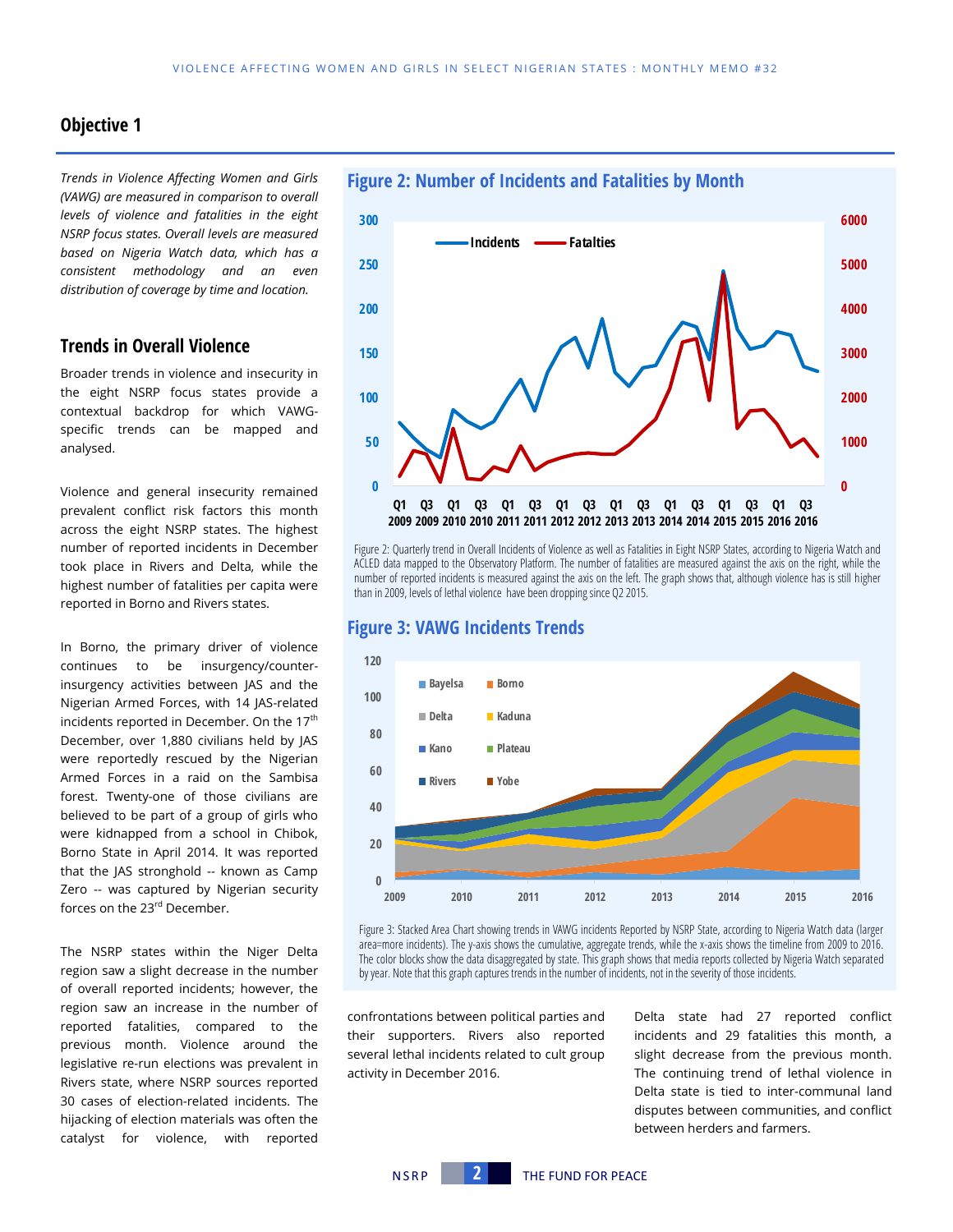Other notable trends in reporting in December 2016 included protests, general criminality and continued herder-farmer conflicts in Kaduna and Plateau states.

## **Trends in VAWG**

Consistent with previous months, the majority of VAWG incidents reported across the eight NSRP focus states in December related to domestic abuse and sexual violence. Four of the five incidents of sexual violence reported this month involved underage girls.

Borno state reported the highest number of VAWG incidents this month, with seven cases, followed by Plateau who had four cases. Borno reported two cases of rape and five cases involving JAS-related female suicide bombers that resulted in the deaths of the bombers. Reports from Plateau state included cases of neglect, sexual violence, and domestic abuse.

Women and girls were also effected by ongoing conflict between herder and farmer communities, crime, election-related violence and domestic abuse in December 2016.

## **December 2016 VAWG Incidents by State**

Below is a breakdown across all data sources for each NSRP target state for December 2016.

#### **Bayelsa**

Bayelsa state reported one incident of domestic violence in December 2016, in which a woman killed her husband following a domestic dispute.

#### **Borno**

A total of seven incidents of VAWG were reported in Borno state in December 2016. Five of these cases were related to the JAS insurgency and two related to sexual violence. In all of the JAS-related cases, the

female suicide bombers were killed, either as a result of detonation, or by others as they attempted to detonate devices. In one incident in a Maiduguri market, a female suicide bomber female suicide bomber was lynched by an angry mob before she could carry out the attack. In another report from Maiduguri, two girls under the age of ten detonated suicide packs, killing themselves and injuring at least 17 others. Reports of sexual violence this month included the rape of a young girl by her 35 year-old neighbour, and the death of a woman's husband after airport personnel allegedly attempted to rape her.

#### **Delta**

Delta state reported two incidents of VAWG this month. In Aniocha North, a woman and her four grandchildren were killed and subsequently set on fire by unknown perpetrators. It was reported that the eldest of the children, a teenage girl, was also raped during the incident. In Aniocha South, a young woman was found dead in a well after being forced to abort a pregnancy.

#### **Kaduna**

Three incidents of VAWG were reported in Kaduna state in December 2016. In one incident from Jema'a Local Government Area (LGA), a 14-year-old girl tested positive for HIV after she reported being raped when she was eight. In Zaria LGA, a woman killed her husband following a domestic dispute. And in Chikun, five women were killed in a clash between herder and farmer communities. This was despite a 24-hour curfew imposed in the area at the time by the Kaduna state government, intended to curb the violence.

#### **Kano**

Three incidents of VAWG were reported in Kano state in December 2016. Two of these incidents were reported in Tudun Wada LGA and involved child sexual abuse, including a 14-year-old female rape survivor who was impregnated. The perpetrator, a 32-year-old man, threatened to kill her if she revealed the rape. In another case, a 12 -year-old girl was reportedly raped by a 27 year-old man after he accused her of stealing money. In Nasarawa LGA, a woman in labour was reportedly refused medical attention by hospital officials after being unable to pay for a Caesarean section, resulting in the death of the woman and her child.

#### **Plateau**

Four incidents of VAWG were reported in Plateau state in December 2016. Two of the incidents were related to domestic violence. In one case, a father kicked his 17-year-old daughter out of the house after learning she was pregnant, threatening to kill her. Another report involved the case of a woman's landlord burgling her shop. This reportedly stopped her business, jeopardising her ability to earn a living.

#### **Rivers**

Rivers state reported one incident of VAWG this month. In this case, a woman was reportedly slapped by an army official after refusing to take an election-related bribe. She then retaliated and the officer was hospitalized. This incident reflects the high level of election-related violence that was reported in Rivers throughout the month of December.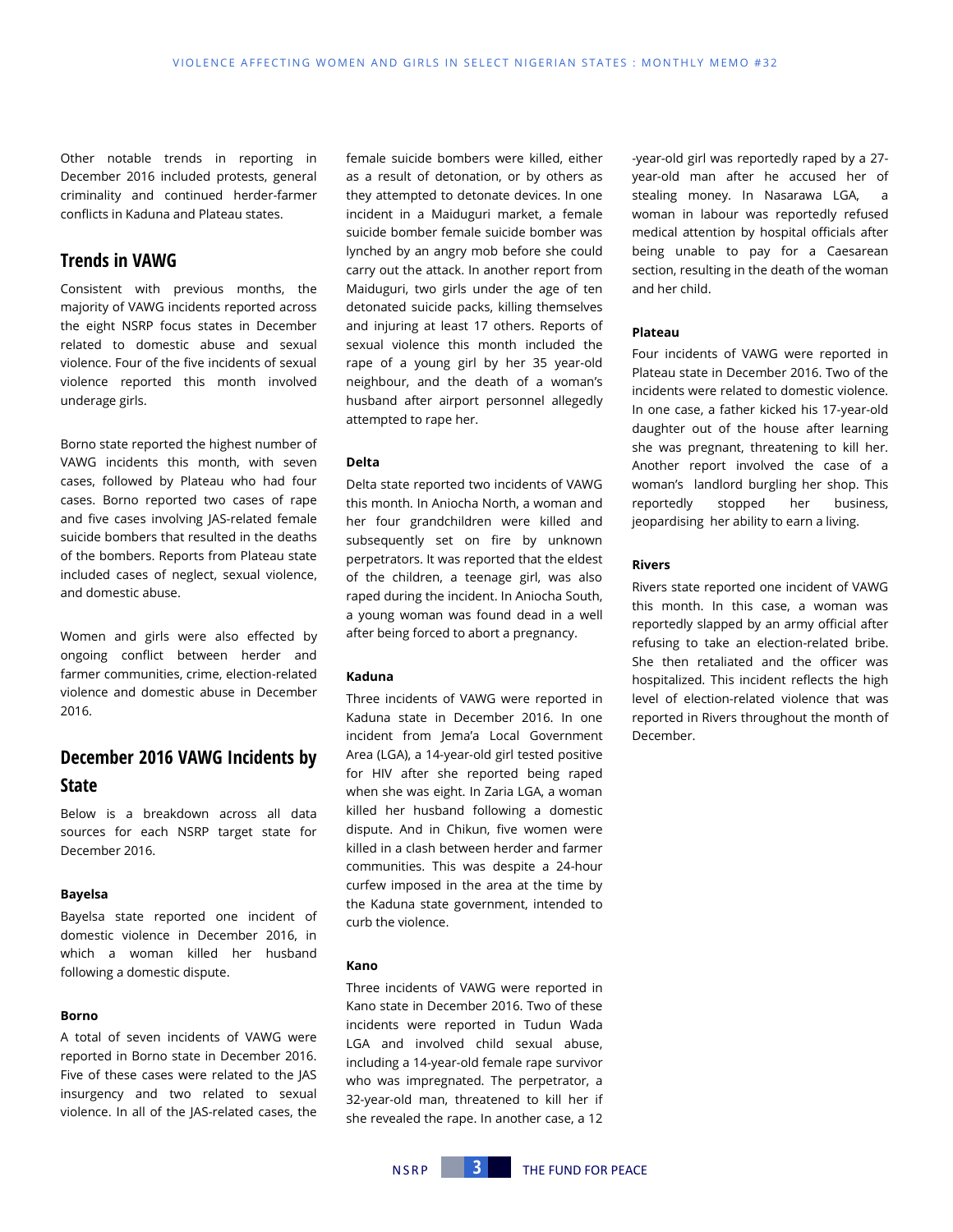## **Violence Affecting Boys**

While the culture of silence around sexual violence and abuse of girls remains a salient issue in NSRP states, reported data on abuse of boys remains limited. Despite young boys often being as vulnerable to sexual abuse, particularly by those in positions of authority, the cultural norms around heterosexuality have the potential to further isolate male survivors from speaking out. A lack of reporting on abuse against boys can also risk perpetuating myths around boys not being vulnerable to violence, including sexual violence.

This month saw two reported incidents related to violence affecting boys, coming from Bayelsa and Delta states. In Ekeremor LGA in Bayelsa, a young boy reportedly stole a phone and was beaten by the community youth leader. In Delta state, the corpse of a boy was found in Bomadi LGA, though the cause of death was unclear.

To increase awareness of violence against boys, observatories are encouraged to continue to disaggregate gender information where possible in their reporting.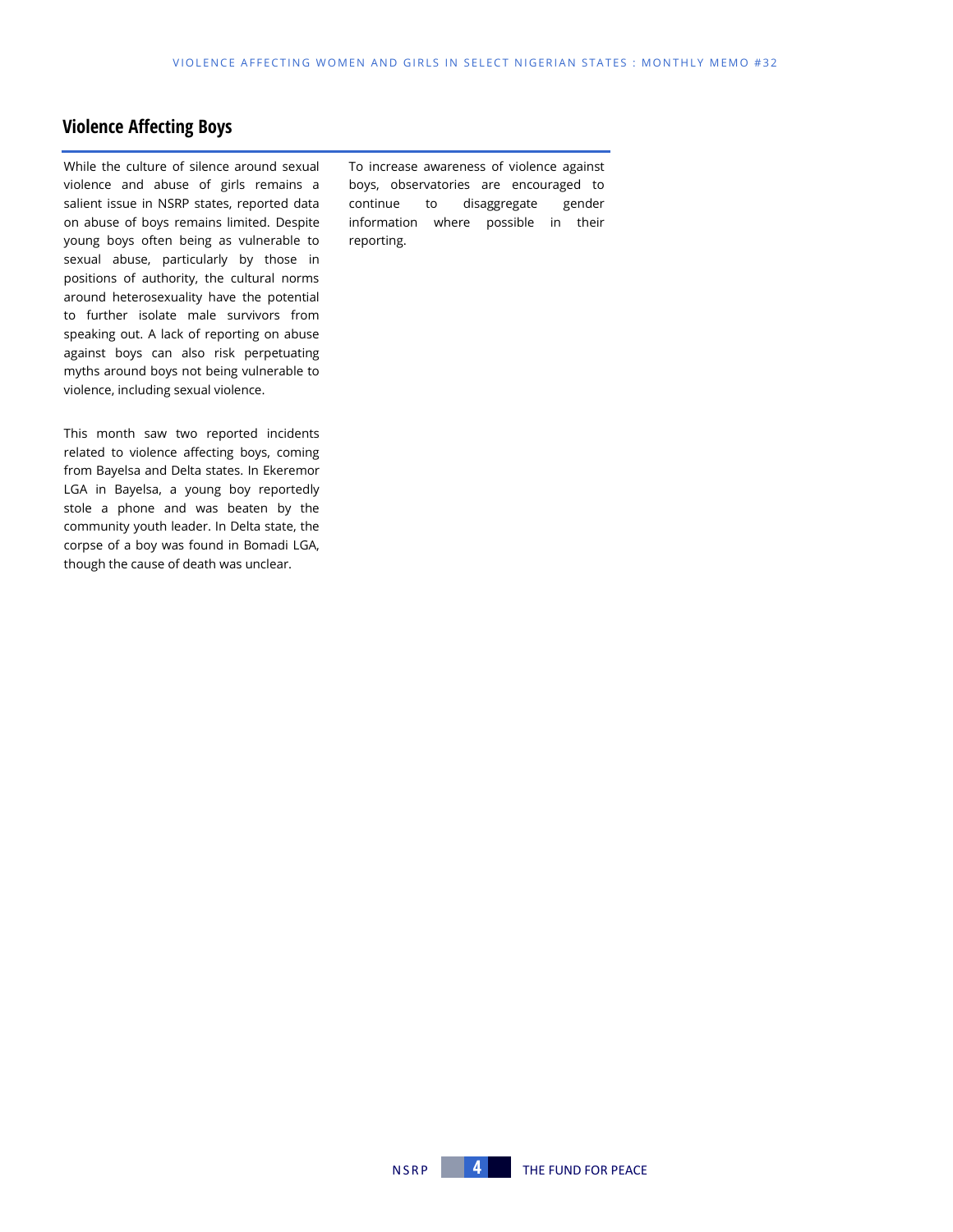## **Objective 2 Objective 3**



Figure 4: Trend in Incident reports of Violence and Conflict Affecting Women and Girls (All Sources)

*Break the culture of silence and increase the level of reporting on issues of violence affecting women and girls. To measure the level of reporting, we aggregate all sources, including the NSRP Sources filter on the Observatory platform.*

There were 21 incidents of VAWG reported in December 2016 across the eight NSRP focus states by all sources that contribute to the online Observatory Platform (this includes data from the NSRP Observatories as well as VAWG-related data from Nigeria Watch and ACLED). Though some fluctuations may occur month-to-month for incident reports, the overall upward trajectory in reporting number since the project began in 2014, highlights the progress that has made in beginning to bridge the information gap that exists in VAWG reporting.

Bringing light to VAWG in communities across the eight NSRP focus states allows organisations working in those areas to begin addressing the violence that exists

and allows them to continue talking about the issues. The increased reporting this month on incidents related to violence against boys, reinforces the important contribution the observatories make towards breaking the culture of silence and shame which often pervades sexual violence and abuse.

*Increase awareness of these issues with the use of the Observatory platform and other deployments of the tool, including the P4P Digital Platform.* 

In order to measure awareness of the project and the issues of VAWG that exist in the eight NSRP states, a web-based application was created to track all visits to the VAWG Observatory Platform. It is also able to track which deployment of the platform was used to access the map; for example, whether through the NSRP website itself or through another online source (i.e. the PIND P4P Peace Map).

It is important to continue to encourage both local partners and international actors to utilize the online tools.

#### **Page Views Through All Platforms**

| <b>Nov 2015</b> | 403  | <b>June 2016</b> | 1010 |
|-----------------|------|------------------|------|
| <b>Dec 2015</b> | 328  | <b>July 2016</b> | 815  |
| <b>Jan 2016</b> | 1129 | <b>Aug 2016</b>  | 675  |
| Feb 2016        | 991  | <b>Sept 2016</b> | 684  |
| Mar 2016        | 1154 | Oct 2016         | 1210 |
| Apr 2016        | 621  | <b>Nov 2016</b>  | 852  |
| <b>May 2016</b> | 1367 | Dec 2016         | 727  |

## **Page Views through NSRP**

| Jan 2016         | 215 | <b>July 2016</b> | 153 |
|------------------|-----|------------------|-----|
| Feb 2016         | 121 | <b>Aug 2016</b>  | 184 |
| Mar 2016         | 107 | <b>Sept 2016</b> | 139 |
| Apr 2016         | 83  | Oct 2016         | 249 |
| <b>May 2016</b>  | 144 | <b>Nov 2016</b>  | 227 |
| <b>lune 2016</b> | 131 | Dec 2016         | 163 |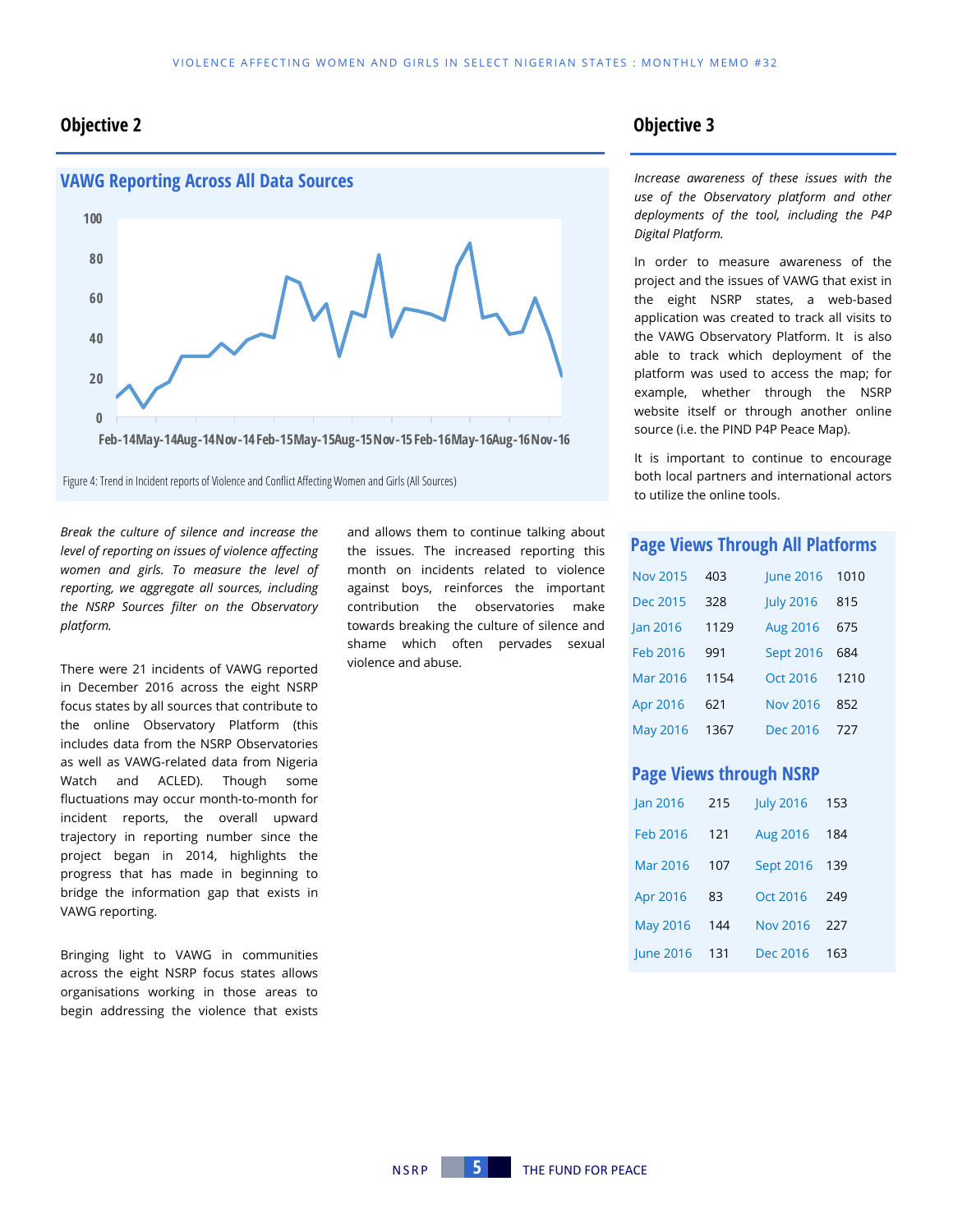## **Objective 4**



Figure 5: Heat Map of VAWG Incidents and Location of Gender-Focused Peace Agents in Eight NSRP States – December 2016

*Facilitate and Support Opportunities for Preventative Response. If this project accomplishes the first three general objectives, NSRP will be in a good position to support the efforts of the Observatory Steering Committee (OBSTEC) in their targeted interventions for the mitigation of violence affecting women and girls. To this end, the Observatory Platform identifies local Peace Agents focused on issues related to gender and highlights opportunities for engagement by OBSTEC to collaborate and facilitate as appropriate.* 

One unique and important feature of the online platform is its ability to track both incidents of conflict as well local actors working to build peace in the NSRP focus states across Nigeria through self-identified Peace Agents. With each organization registering itself, they are able to receive notifications from the online platform about spikes in conflict.

There are 73 self-identified Peace Agents working on gender in the NSRP focus states. Overall, the online platform encourages organizations across all sectors of development and peace building to register themselves on Peace Agents on the map. As more and more organizations register on the map, the easier it is to understand what resources exist in a community; both for outside funders and those already operating within a community. It enhances the potential for collaboration.

Below is the list of Peace Agents currently focusing on gender in the eight NSRP states.

## **Organizations and Initiatives Self-Identified as Peace Agents with a Focus on Gender**

| <b>State</b>   | <b>LGA</b> | <b>Organization</b>                                                | <b>State</b> | <b>LGA</b>   | <b>Organization</b>                                                                              |
|----------------|------------|--------------------------------------------------------------------|--------------|--------------|--------------------------------------------------------------------------------------------------|
| <b>Bayelsa</b> | Ekeremor   | Ekeremor Women Forum                                               | Kaduna       | Chikun       | Zamani Foundation                                                                                |
|                | Yenagoa    | National Orientation Agency                                        |              | Kaduna North | Interfaith Mediation Centre                                                                      |
|                |            | Peacemaker International                                           |              |              | Global Initiative for Women and                                                                  |
| <b>Borno</b>   | Maiduguri  | Federation of Muslim Women<br>Association of Nigeria (FOMWAN)      |              |              | Children                                                                                         |
|                |            | <b>Healthcare Development Focus</b>                                |              |              | International Federation of Women<br>Lawyers (FIDA)                                              |
|                |            | Initiative (HECADF)                                                |              |              | Empowering Women for Excellence<br>Initiative                                                    |
|                |            | National Council of Women Societies<br>(NCWS)                      |              |              |                                                                                                  |
|                |            | Women in New Nigeria (WINN)                                        |              |              | Interfaith Forum of Muslim and<br>Christian Women's Association<br>(Women `s Interfaith Council) |
|                |            | University of Maiduguri Muslim<br>Women Association (UMMWA)        |              |              | Legal Awareness for Nigerian Women<br>(LEADS Nigeria)                                            |
|                |            | Peace FM Radio                                                     |              |              | Pan African Leadership League                                                                    |
|                |            | WINN Youth Empowerment                                             |              |              | Women for Peace in Nigeria (WOPIN)                                                               |
|                |            | FIDA International Federation of<br>Women Lawyers                  |              |              | Women in Need (A Women Empow-<br>erment Foundation)                                              |
|                |            | <b>KPPS</b>                                                        |              |              | Youth CAN, Kaduna                                                                                |
| <b>Delta</b>   | Udu        | Ideal Women Advancement Initiative                                 |              |              | African Ethics and Theatre<br>Reformation (AETRI)                                                |
|                | Uvwie      | Lite -Africa                                                       |              | Kaduna South |                                                                                                  |
|                |            | <b>Community Peace Development</b>                                 |              |              | Aid Foundation                                                                                   |
|                |            | Initiative (CPDI)                                                  |              |              | Gender Awareness Trust (GAT)                                                                     |
|                |            | Development Support Care<br><b>Empowerment Foundation (DSCAEF)</b> |              |              |                                                                                                  |